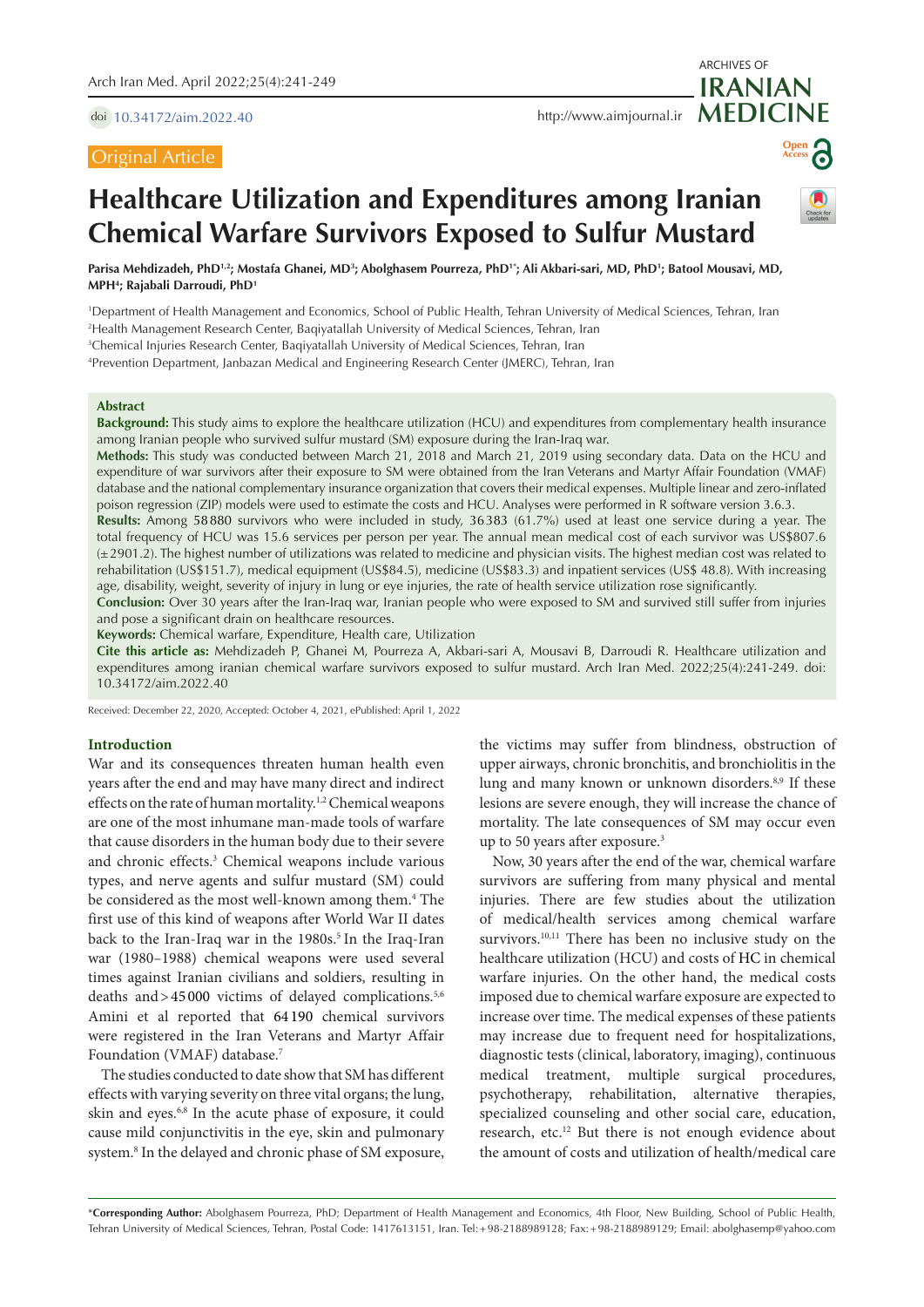among this population who were exposed to chemical warfare, especially SM, over time.

Bischoff et al, who aimed to determine the cost of HC for war refugees, found that HC costs in war-torn countries were twice as high as other countries.13 More than a billion people, mostly in low- and middle-income countries, do not have access to the HC they need for a variety of reasons.<sup>14</sup> Governments should play a major role in providing HC to the population, but only a small portion of government's revenue is allocated to this purpose. In Iran, the government allocates an adequate part of its budget to HC expenses for war survivors and their families. Providing insurance coverage to the war survivors' community and covering most HC expenses is the policy of VMAF. Insurance coverage includes health services, physician visits, outpatient/inpatient surgeries, medications, paraclinical services, nursing, refractive errors treatment, ambulance transport (in or between the cities) and home care services.15

In Iran, since 2000, all war survivors and their families and also martyrs' families are covered by complementary health insurance. Most of their medical and pharmaceutical expenses are covered by basic and complementary health insurance. VMAF has a contract with one of the private insurance companies, based on a per capita monthly payment system in which the insurance companies are committed to covering medical expenses and surgeries subject to insurance in excess of the basic insurer.<sup>16</sup>

Due to the limited existing studies conducted on HCU of chemical warfare survivors, this research covers a very large and sufficient sample size and a set of important variables that will help in explaining the HCU and its costs in chemical warfare survivors who use complementary health insurance.

## **Materials and Methods** *Study Design*

A nationwide, registry-based and cross-sectional study was conducted using secondary data sources to measure HCU and HC expenditure over a period of one year (from March 21, 2018 until March 21, 2019) among chemical warfare survivors who were exposed to SM.

The data of all war survivors registered in the VMAF and their HC services are mostly free of charge. All injured survivors have to register in VMAF in order to receive free HC, and their insurance continues to provide the highest quality of long-term healthcare to war survivors and their families. $^{\rm 17}$  The institute's headline duties include securing pensions, health insurance coverage, providing rehabilitation services, a medical commission consisting of physicians and specialists to periodically examine and record related complications, providing habitation, employment support, social-cultural and sports services, establishment of a research center, and providing nursing home services.

In addition to the VMAF database, a complementary health insurance database was used for medical and HCU. VMAF has contracts with two health insurance companies, one for basic health insurance and another for complementary insurance. Complementary insurance covers surplus medical services which are not covered by basic health insurance (social health insurance). There is a contract between VMAF and the insurance company to cover health/medical expenditures in a per capita payment system.<sup>18</sup> These data sources include all HC and their expenditure for war survivors and their families. In this study, only the data of survivors (as head of households) were extracted during one year from March 2018 through March 2019. These services include visits, medical, paraclinical, diagnostic, pharmaceutical, inpatient services, nursing, screening, emergency care, rehabilitation, etc. In this research, each dollar was considered equal to currency exchange rate at the time of payments as 42 000 Rials.19

## *Inclusion/Exclusion Criteria*

All data of the survivors exposed to SM were included. Only the HCU of survivors was examined and the data of their families were excluded from the study.

### *Study Sample and Data Collection*

Among all SM exposed survivors (n=64 190 based on Amini et al), $7$  who were available and registered in the VMAF database, in the present study, the research population was 58,880 who were alive during the whole or part of study period.

In the VMAF database, all war-related types of injuries are recorded based on injuries and severity of lesions in lung, eyes and skin.7 Data related to the injuries caused by chemical warfare were classified in the VMAF database by the involved organs, disability weights and the severity of late complications including mild, moderate and severe. The diagnosis of the injuries and severity of the lesions in lung, eyes and skin, were determined by a medical experts panel.<sup>3</sup> The members of this panel included pulmonologists, psychiatrists, neurologists, ophthalmologists, dermatologists, cardiologists, forensic medicine experts and nephrologists. Expert panel members investigate the victim's documents case by case and record the associated complications of chemical warfare injuries; the assessment process is done constantly.

Excel sheets was prepared for the variables of the study which include sex, age, residence area, type of injury (lung, eye, skin), severity of the injuries (mild, moderate and severe), disability weight (based on the severity of the injury and symptomatic nature of the acute and long-term complications, each survivor will receive a weighted disability score between 5 and 70 (the more severe the injury, the higher the disability weight), health and medical utilization and its costs. The source of this file was two databanks from VMAF and complementary insurance system that register all HCU and costs for all survivors and their families. After extracting and merging the variables from these data sources, duplicate data were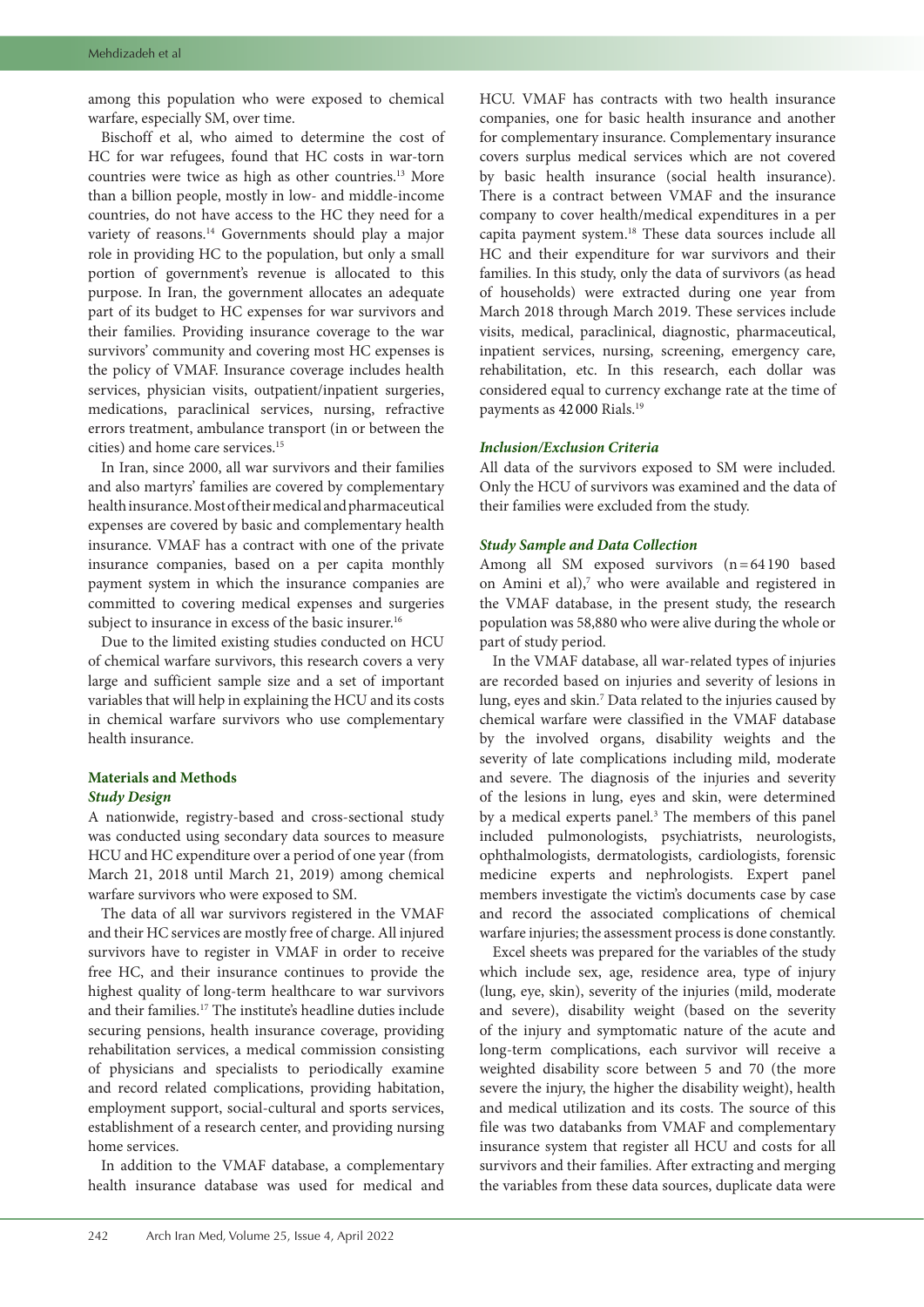removed and finally the cleaned data were entered into a single data bank.

## *Data Analysis*

In addition to descriptive information including frequency, percentage and median, first and third quartile, interquartile range, mean and standard deviation, the purpose of the study was to evaluate the effect of age categories, disability weight, and severity (lungs, eyes, and skin) on the average number of services received per year per person and the total annual cost of services per person.

For the number of services received, because there was a significant percentage of zero in the number of services, the Zero-inflated poison regression (ZIP) model was used. This model contains two parts, extra zero and count. To investigate the covariates' effect on receiving or not receiving services (zero part) and the count of service (count part), covariates (age categories, disability weight, lung severity, eye severity, skin severity) to parts separately. The details of the model are described below.

$$
P(y_i = j) = \begin{cases} \pi_i + (1 - \pi_i)e^{-\mu_i} & \text{if } j = 0 \\ (1 - \pi_i)\frac{\mu_i^{y_i}e^{-\mu_i}}{y_i!} & \text{if } j > 0 \end{cases}
$$

$$
\mu_i = e^{cov_i}
$$

$$
\pi_i = \frac{\lambda_i}{1 + \lambda_i}
$$

$$
\lambda_i = e^{zero_i}
$$

 $cov_i = \beta_0 + \beta_1 A 2_i + \beta_2 A 3_i + \beta_3 A 4_i + \beta_4 L 2_i$  $+\beta_5 L3_i + \beta_6 L4_i + \beta_7 S2_i + \beta_8 S3_i + \beta_9 S4_i + \beta_{10} E2_i$  $+\beta_{11}E3_i + \beta_{12}E4_i + \beta_{13}D2_i + \beta_{14}D3_i$ 

where:

- $y_i$  is the number of services received for the i<sup>th</sup> person
- $\pi$ <sub>i</sub> is the probability of extra zeros for the i<sup>th</sup> person
- $cov_i$  is the independent variables term for the i<sup>th</sup> person
- $\beta_0$  is the intercept
- If the age category of the ith veteran is 50-59, the *A2i* variable is equal to one; otherwise, it is equal to zero.
- If the age category of the i<sup>th</sup> veteran is 60-69, the *A3*. variable is equal to one; otherwise, it is equal to zero.
- If the age category of the i<sup>th</sup> veteran is  $70 +$ , the  $A4$ . variable is equal to one; otherwise, it is equal to zero.
- If the lung severity of the i<sup>th</sup> veteran is mild, the *L2*. variable is equal to one; otherwise, it is equal to zero.
- If the lung severity of the i<sup>th</sup> veteran is moderate, the  $L3_i$  variable is equal to one; otherwise, it is equal to zero.
- If the lung severity of the  $i<sup>th</sup>$  veteran is severe, the  $L4$ . variable is equal to one; otherwise, it is equal to zero.
- If the eye severity of the i<sup>th</sup> veteran is mild, the *E2*<sub>*i*</sub> variable is equal to one; otherwise, it is equal to zero.
- If the eye severity of the i<sup>th</sup> veteran is moderate, the

 $E3$ <sub>*i*</sub> variable is equal to one; otherwise, it is equal to zero.

- If the eye severity of the i<sup>th</sup> veteran is severe, the *E4*<sub>*i*</sub> variable is equal to one; otherwise, it is equal to zero.
- If the skin severity of the i<sup>th</sup> veteran is mild, the *S2*. variable is equal to one; otherwise, it is equal to zero.
- If the skin severity of the i<sup>th</sup> veteran is moderate, the S3<sub>i</sub> variable is equal to one; otherwise, it is equal to zero.
- If the skin severity of the i<sup>th</sup> veteran is severe, the *S4*. variable is equal to one; otherwise, it is equal to zero.
- If the disability weight of the i<sup>th</sup> veteran is 25-49, the D2<sub>i</sub> variable is equal to one; otherwise, it is equal to zero.
- If the disability weight of the  $i<sup>th</sup>$  veteran is 50-70, the D3<sub>i</sub> variable is equal to one; otherwise, it is equal to zero.
- *zero<sub>i</sub>* is the independent variables term for the extra zero part of the model, for the i<sup>th</sup> person. The formula is the same as the  $cov$ <sub>,</sub>, with the difference that all the coefficients in the  $zero<sub>i</sub>$  are estimated independently and separately.

After logarithmic transformation on cost value, multiple linear regression models were used for the cost of services. The covariates used are the same as the ZIP model. The details of the model are described below.

 $log<sub>e</sub>(y<sub>i</sub>) = cov<sub>i</sub> + ε$ 

*ε ~Normal (0,δ)*

where:

- $y_i$  is the total annual cost of services for the i<sup>th</sup> person
- *cov<sub>i</sub>* is the independent variables term for the i<sup>th</sup> person. The formula is the same as  $cov<sub>i</sub>$  described in the ZIP model.
- *• ε* is the error term. All analyses were performed in R software version 3.6.3.

#### **Results**

Most of the study's population were in the 50–59 years age group (72.49%) and male (97.98%). [Table](#page-3-0) 1 shows the demographic and clinical characteristics of the study population. About two-thirds (36 383; 61.7%) of them used at least one service during a year. Chi-square test was performed between age categories and study population, utilized HC, categories of severity lung, categories of severity eye, categories of severity skin, joint complication and in all cases *P* value was less than 0.001. Similarly, instead of age groups, the test was performed for gender, and the *P* value was less than 0.001.

[Table](#page-3-1) 2 shows the total HCU, total annualized number of HCU and HC costs of the studied population. HCU and indicators (outpatient and inpatient) in the study population who were under the coverage of complementary insurance are shown in [Table](#page-3-1) 2 (N=58 880).

[Table](#page-4-0) 3 shows the determinants of HCU in SM exposed survivors. In the count column in [Table](#page-4-0) 3, the results related to the count of HCU in SM exposed survivors are presented. With increasing age, the severity of injury in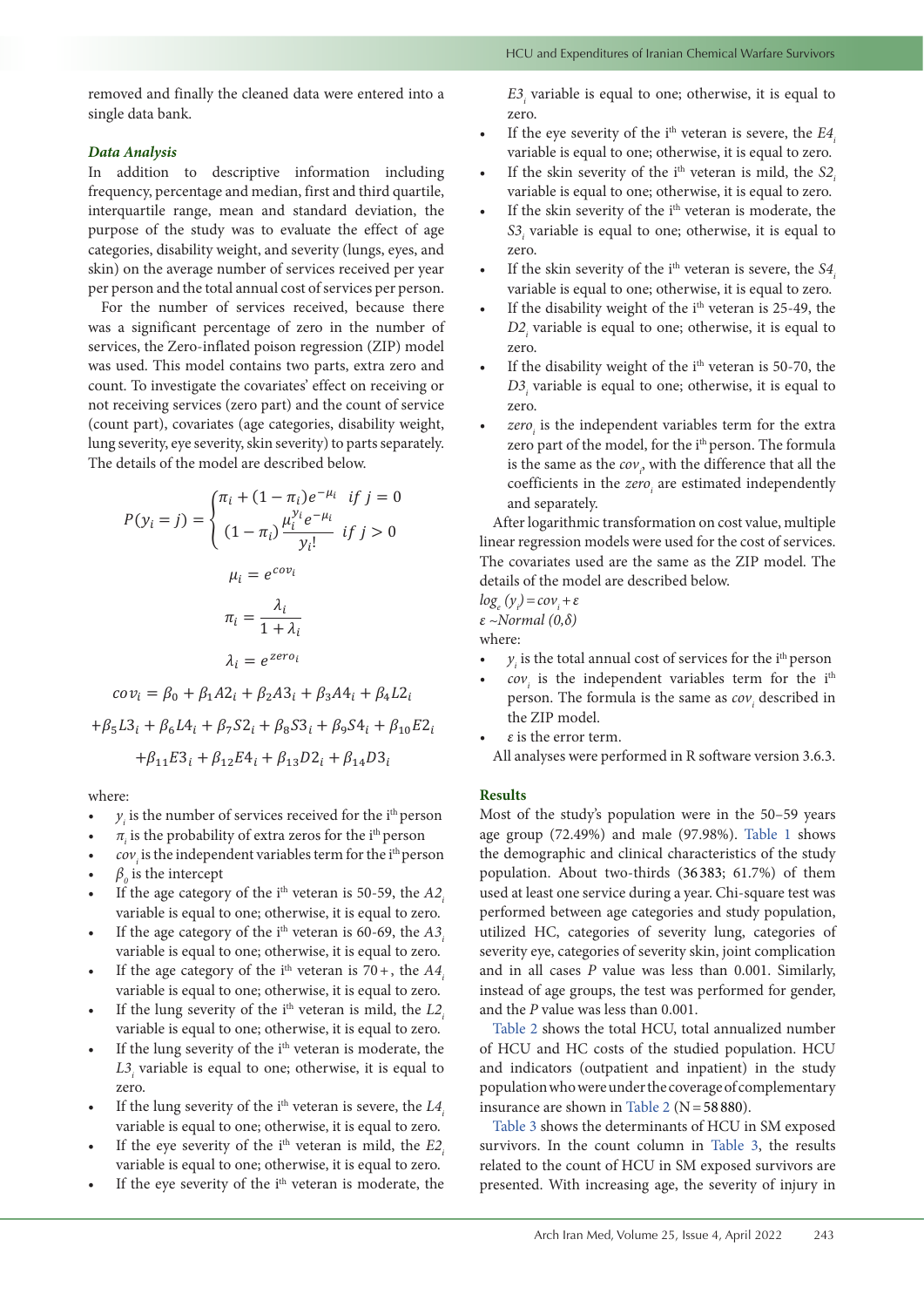## <span id="page-3-0"></span>**Table 1.** Demographic and Clinical Characteristics of Studied Population

|                                  |                              |              | Age           | Gender       |              |               |              |
|----------------------------------|------------------------------|--------------|---------------|--------------|--------------|---------------|--------------|
| Category                         | Group                        | < 50         | $50 - 59$     | $60 - 69$    | $70+$        | Male          | Female       |
| Study population ( $n = 58880$ ) |                              | 3457         | 42683         | 9838         | 2902         | 57693         | 1187         |
| Utilized HC $(n=36383)$          |                              | 2509         | 26253         | 5701         | 1920         | 35302         | 1081         |
|                                  | No lesions ( $n = 28849$ )   | 1650 (47.8%) | 21314 (49.9%) | 4567 (46.4%) | 1318 (45.5%) | 28377 (49.2%) | 472 (39.8%)  |
|                                  | Mild $(n=24086)$             | 1500 (43.4%) | 17354 (40.7%) | 4093 (41.6%) | 1139 (39.2%) | 23490 (40.7%) | 596 (50.2%)  |
| Lung                             | Moderate ( $n = 5563$ )      | 292 (8.4%)   | 3773 (8.8%)   | 1089 (11.1%) | 409 (14.1%)  | 5450 (9.4%)   | 113 (9.5%)   |
|                                  | Severe $(n=382)$             | $15(0.4\%)$  | $242(0.6\%)$  | 89 (0.9%)    | $36(1.2\%)$  | 376 (0.7%)    | $6(0.5\%)$   |
|                                  | No lesions ( $n = 50911$ )   | 3076 (89%)   | 36808 (86.2%) | 8552 (86.9%) | 2475 (85.3%) | 49835 (86.3%) | 1076 (90.6%) |
|                                  | Mild $(n = 7641)$            | 367 (10.6%)  | 5636 (13.2%)  | 1229 (12.5%) | 409 (14.1%)  | 7533 (13.1%)  | 108 (9.1%)   |
| Eye                              | Moderate $(n=159)$           | $6(0.2\%)$   | $108(0.3\%)$  | $35(0.4\%)$  | $10(0.3\%)$  | 156 (0.3%)    | $3(0.3\%)$   |
|                                  | Severe $(n=169)$             | $8(0.2\%)$   | 131 (0.3%)    | $22(0.2\%)$  | $8(0.3\%)$   | 169 (0.3%)    | $0(0\%)$     |
|                                  | No lesions ( $n = 52836$ )   | 3071 (88.9%) | 38476 (90.1%) | 8742 (88.9%) | 2547 (87.7%) | 51868 (89.9%) | 968 (81.6%)  |
|                                  | Mild $(n = 5389)$            | 322 (9.3%)   | 3779 (8.9%)   | 973 (9.9%)   | 315 (10.9%)  | 5212 (9%)     | 177 (14.9%)  |
| Skin                             | Moderate $(n=561)$           | 52 (1.5%)    | $369(0.9\%)$  | $109(1.1\%)$ | $31(1.1\%)$  | 526 (0.9%)    | $35(2.9\%)$  |
|                                  | Severe $(n=94)$              | $12(0.3\%)$  | 59 (0.1%)     | $14(0.1\%)$  | $9(0.3\%)$   | 87 (0.2%)     | $7(0.6\%)$   |
| Joint<br>complication*           | Lung & Eye & Skin $(n=1236)$ | 90 (19.7%)   | 883 (15.7%)   | 188 (13.2%)  | 75 (15.2%)   | 1187 (15.3%)  | 49 (23%)     |
|                                  | Skin & Eye $(n = 467)$       | $24(5.3\%)$  | 336 (6%)      | 80 (5.6%)    | $27(5.5\%)$  | 457 (5.9%)    | $10(4.7\%)$  |
|                                  | Skin & Lung $(n=2953)$       | 193 (42.2%)  | 1999 (35.5%)  | 575 (40.6%)  | 186 (37.8%)  | 2835 (36.4%)  | 118 (55.4%)  |
|                                  | Eye & Lung $(n = 3338)$      | 150 (32.8%)  | 2409 (42.8%)  | 575 (40.6%)  | 204 (41.5%)  | 3302 (42.4%)  | 36 (16.9%)   |

\*The lines show descriptions of survivors who have all three complications, who have eye and skin complications but no lung complications, have both skin and lung complications but no eye complications, and have both eye and lung complications but no skin complications. A complication here means that one of the three levels of injury severity has occurred (mild, moderate, or severe).

<span id="page-3-1"></span>Table 2. Distribution of Health Care Utilization and Costs (US\$) in SM Exposed Survivors (N=58880)

|                               | <b>Annualized</b>        |                    |                   |                     |                        |                     |                                     |                                         |
|-------------------------------|--------------------------|--------------------|-------------------|---------------------|------------------------|---------------------|-------------------------------------|-----------------------------------------|
| <b>Type of Cost</b>           | HC<br><b>Utilization</b> | Median             | Q1                | Q <sub>3</sub>      | Interquartile<br>Range | Mean                | <b>Standard</b><br><b>Deviation</b> | Total Cost (%)                          |
| Paraclinic                    | 1.06                     | 53.9 (2263800)     | 22.6<br>(949200)  | 136.6<br>(5737200)  | 113.9<br>(4783800)     | 128.3<br>(5388600)  | 449.8<br>(18891600)                 | 2667376 (112029792000)<br>$(9.1\%)$     |
| Outpatient                    | 14.6                     | 180.5<br>(7581000) | 62.2<br>(2612400) | 460.5<br>(19341000) | 398.4<br>(16732800)    | 607.6<br>(25519200) | 2471<br>(103782000)                 | 21841728<br>$(917352576000)$ $(74.3\%)$ |
| - Medicine                    | 6.52                     | 83.3 (3497821)     | 28.2<br>(1182512) | 232.8<br>(9778140)  | 204.7<br>(8595627)     | 412.3<br>(17315279) | 2075.5<br>(87170320)                | 334694 (14057148000)<br>$(1.1\%)$       |
| - Physician visit             | 6.14                     | 54.1 (2274300)     | 21.8<br>(916975)  | 115.8<br>(4862005)  | 93.9 (3945030)         | 130.7<br>(5489397)  | 916.6<br>(38495353)                 | 2191728 (92052576000)<br>$(7.5\%)$      |
| - Emergency                   | 0.76                     | 7.5 (7581000)      | 3.1<br>(130200)   | 20.3 (852600)       | 17.2 (722400)          | 28.2<br>(1184400)   | 157.4<br>(6610800)                  | 53432 (2244144000)<br>$(0.2\%)$         |
| - Imaging                     | 0.67                     | 38.1 (1600000)     | 17.3<br>(727050)  | 84.3 (3539702)      | 67(2812652)            | 126.3<br>(5302569)  | 572 (24024222)                      | 171873 (7218666000)<br>$(0.6\%)$        |
| - Laboratory                  | 0.025                    | 38.9 (1635800)     | 24.1<br>(1014000) | 54.3 (2280616)      | 30.2 (1266616)         | 48.7<br>(2045717)   | 46.1 (1936165)                      | 13966009<br>$(586572378000)$ $(47.5\%)$ |
| - Nursing                     | 0.36                     | 5.2 (216640)       | 3.6<br>(150000)   | 10.9 (456280)       | 7.3 (306280)           | 17.7<br>(741976)    | 98.9 (4155459)                      | 810765 (34052130000)<br>$(2.8\%)$       |
| - Rehabilitation              | 0.11                     | 151.7<br>(6370920) | 83.3<br>(3500000) | 265 (11129510)      | 181.7<br>(7629510)     | 231<br>(9701458)    | 318.7<br>(13385004)                 | 27838 (1169196000)<br>$(0.1\%)$         |
| - Screening                   | 0.025                    | 23.8 (1000000)     | 19<br>(800000)    | 47.6 (2000000)      | 28.6 (1200000)         | 35.8<br>(1504747)   | 28.8 (1207821)                      | 4285389 (179986338000)<br>$(14.6\%)$    |
| Hospitalization/<br>inpatient | 0.93                     | 48.8 (2050463)     | 25.7<br>(1080430) | 103.6<br>(4351601)  | 77.9 (3271171)         | 318.4<br>(13372901) | 1500.2<br>(63006923)                | 7077449 (297252858000)<br>$(24.1\%)$    |
| Medical<br>equipment          | 0.015                    | 84.5 (3550000)     | 25.1<br>(1053000) | 235.1<br>(9875000)  | 210 (8822000)          | 501.6<br>(21068689) | 1622.4<br>(68142805)                | 329574 (13842108000)<br>$(1.1\%)$       |
| Other                         | 0.044                    | 19 (798000)        | 7.1<br>(298200)   | 54 (2268000)        | 46.8 (1965600)         | 85.8<br>(3603600)   | 414.1<br>(17392200)                 | 132935 (5583270000)<br>$(0.5\%)$        |
| <b>Total cost</b>             | 15.6                     | 224.7              | 80                | 597.9               | 517.9                  | 807.6               | 2901.2                              | 29381687 (100)                          |

The number of services used by SM exposed survivors was 915,858 (15.6 annual HCU). The median total cost was US\$224.7 and the mean HC cost per person per year was US\$807.6 (SD=2901.2). The highest number of HCU was related to medicine and physician visits. Among all, the highest cost pertained to rehabilitation (US\$151.7), medical equipment (US\$84.5), medicine (US\$83.3) and inpatient services (US\$48.8). Furthermore, 74.3% of total costs were related to outpatient and 24.1% were related to inpatient services.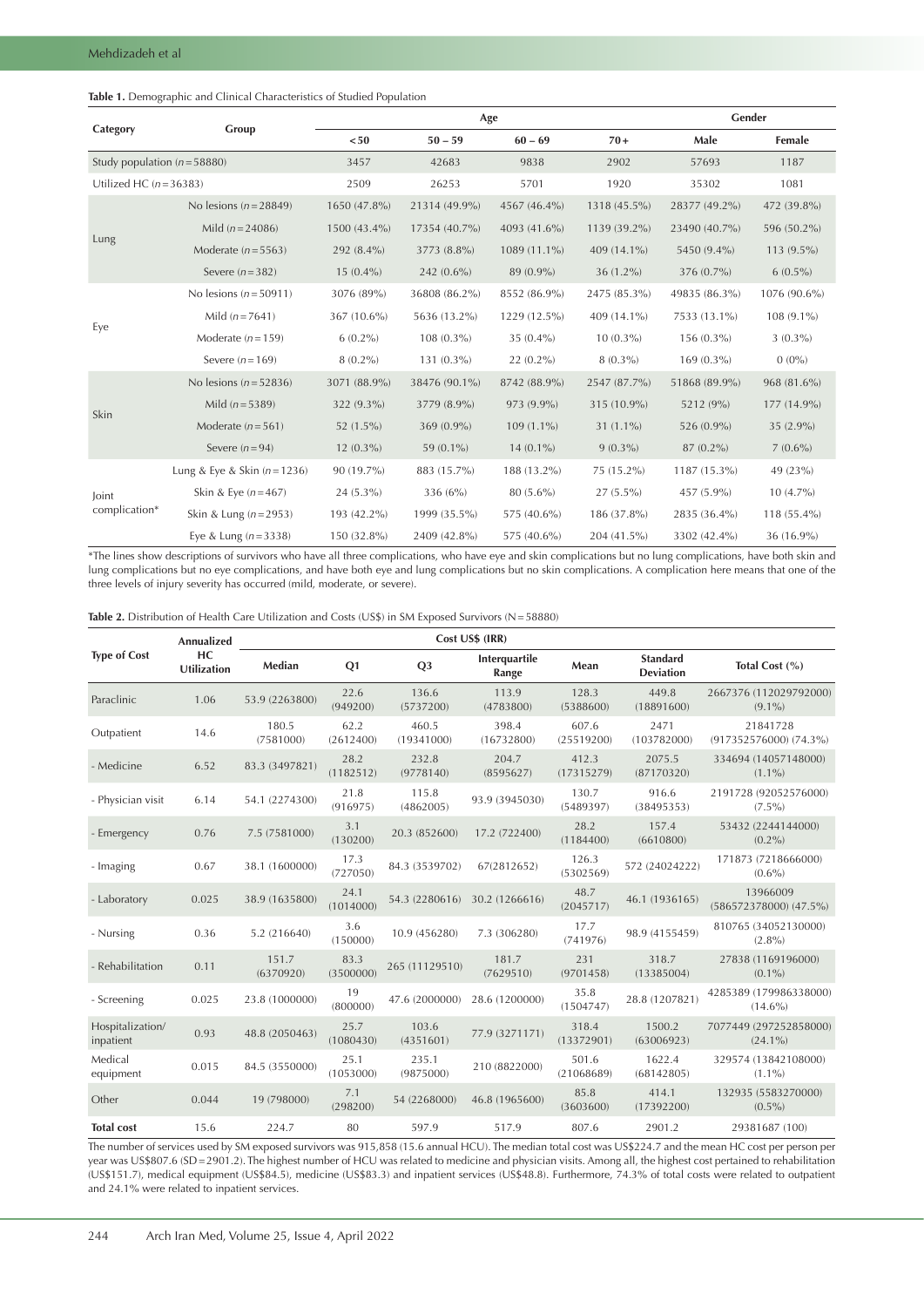| Category          | Group      | Number | No. of HCU | % of HCU | <b>Total Number</b><br>of HCU in Year | Annualized<br><b>HCU Rate</b> | Count<br>$RR$ ( $P$ Value)   | Zero<br>OR (P Value) |
|-------------------|------------|--------|------------|----------|---------------------------------------|-------------------------------|------------------------------|----------------------|
|                   | < 50       | 3457   | 2509       | 72.6     | 54477                                 | 15.8                          | Ref                          | Ref                  |
|                   | $50 - 59$  | 42683  | 26253      | 61.5     | 629965                                | 14.8                          | 1.067 (< 0.001)              | $1.294 \le 0.001$    |
| Age               | $60 - 69$  | 9838   | 5701       | 57.9     | 170814                                | 17.4                          | $1.329 \, (< 0.001)$         | $1.589 \le 0.001$    |
|                   | $70+$      | 2902   | 1920       | 66.2     | 60602                                 | 21.2                          | $1.377 (< 0.001$ )           | 1.208(0.001)         |
|                   | No lesions | 28849  | 17182      | 59.6     | 403813                                | 14                            | Ref                          | Ref                  |
| Lung              | Mild       | 24086  | 15183      | 63       | 394379                                | 16.4                          | $1.056 \, (< 0.001)$         | 0.874 (< 0.001)      |
|                   | moderate   | 5563   | 3747       | 67.4     | 108204                                | 19.5                          | $1.053 \le 0.001$            | $0.708 \le 0.001$    |
|                   | Severe     | 382    | 271        | 70.9     | 9462                                  | 25                            | $1.134 \, \textless\, 0.001$ | $0.522 \le 0.001$    |
|                   | No lesions | 50911  | 31211      | 61.3     | 776752                                | 15.3                          | Ref                          | Ref                  |
|                   | Mild       | 7641   | 4934       | 64.6     | 131485                                | 17.3                          | $1.017 \, \textless\, 0.001$ | 0.787 (< 0.001)      |
| Eye               | moderate   | 159    | 114        | 71.7     | 3015                                  | 19                            | 0.883 (< 0.001)              | 0.652(0.02)          |
|                   | Severe     | 169    | 124        | 73.4     | 4606                                  | 27.4                          | $1.175 \approx 0.001$        | $0.485 \le 0.001$    |
|                   | No lesions | 52836  | 32366      | 61.3     | 811499                                | 15.4                          | Ref                          | Ref                  |
|                   | Mild       | 5389   | 3574       | 66.3     | 92583                                 | 17.2                          | 0.933 < 0.001                | $0.858 \le 0.001$    |
| Skin              | moderate   | 561    | 371        | 66.1     | 10129                                 | 18.1                          | $0.926 \le 0.001$            | 0.929(0.436)         |
|                   | Severe     | 94     | 72         | 76.6     | 1647                                  | 17.6                          | $0.75 \leq 0.001$            | 0.608(0.049)         |
|                   | $0 - 24$   | 34225  | 21315      | 62.3     | 486539                                | 14.3                          | Ref                          | Ref                  |
| Disability weight | $25 - 49$  | 21970  | 13489      | 61.4     | 377244                                | 17.2                          | $1.202 \le 0.001$            | $1.079 \le 0.001$    |
|                   | $50 - 70$  | 2685   | 1579       | 58.8     | 52075                                 | 19.5                          | $1.375 \approx 0.001$        | $1.196 \le 0.001$    |
| Overall           |            | 58880  | 36383      | 61.8     | 915858                                | 15.6                          |                              |                      |

<span id="page-4-0"></span>**Table 3.** Determinants of Health Care Utilization in SM Exposed Survivors

HCU, health care utilization; RR, risk ratio; OR, odds ratio

survivors with lung and eye injuries, and disability weight (with the stability of other variables), the expected number of HCU per person increased, but it decreased in the case of skin. For example, the expected number of HCU per person for severe lung injury is 1.134 times greater than for a "No lesions" level of severity when all other variables in the model are constant. In other words, under the same conditions, they receive 13.4% more HC per year than the base group (No lesions).

In the Zero column in [Table](#page-4-0) 3, the results related to the odds of not using HC in SM exposed survivors are presented. With increasing disability weight (with the stability of other variables), the expected odds of not using HC per person increased, but it decreased in survivors with lung and eye. For example, in age groups, the odds of not using HC services for the age group of  $70+$ , was 1.208 times than the base age category  $( $50$  years) when$ all other variables in the model were constant. For lung injuries, for those in the high level of severity, the odds of not using HC was 0.522 compared to base severity (No lesions). In other words, with increasing severity of lung, there was an increase in the utilization of HC.

[Table](#page-5-0) 4 shows the annualized HC costs of SM exposed survivors and their determinants. According to the results, with increasing age, the severity of injury in lung and disability weight, the average annual cost of HCU increased. For people in the age group of  $70 +$ , the average annual cost of HCU per person was 2.0 times greater than the base age group  $( $50$  years). In other words, the average$ 

annual cost of HCU in the age group of  $70+$ was  $104.7%$ higher than the base group. In survivors, increasing severity of injury was equal to a considerable rising in the average annual cost of HCU and severe lung injuries were significantly associated with higher costs compared to other injuries.

## **Discussion**

This research provides valuable insight into HCU from complementary insurance in a large group of SM exposed survivors. Understanding HC accessibility and utilization in this population provides a chance for policymakers to identify the patterns of HCU in SM exposed survivors, as well as a basis for funding and allocating health services.

This study shows that with increasing age, the average number of HCU per person increased significantly but there was a dramatic decrease in the number of survivors who utilized HC. In addition, with increasing age, the average annual cost of HCU increased significantly. Also, an increase in the severity of injury among SM exposed survivors paralleled a rise in HCU, and with increasing disability weight, the average annual cost of HCU per person increased considerably.

This study indicates that the mean health/medical costs per person were US\$ 807.6. The National Health Accounts of Iran in 2015 showed the per capita health costs of Iranian population at US\$450.20 Given that the SM exposed survivors are an injured population, they require more health services and the health costs in this population were higher than the normal population.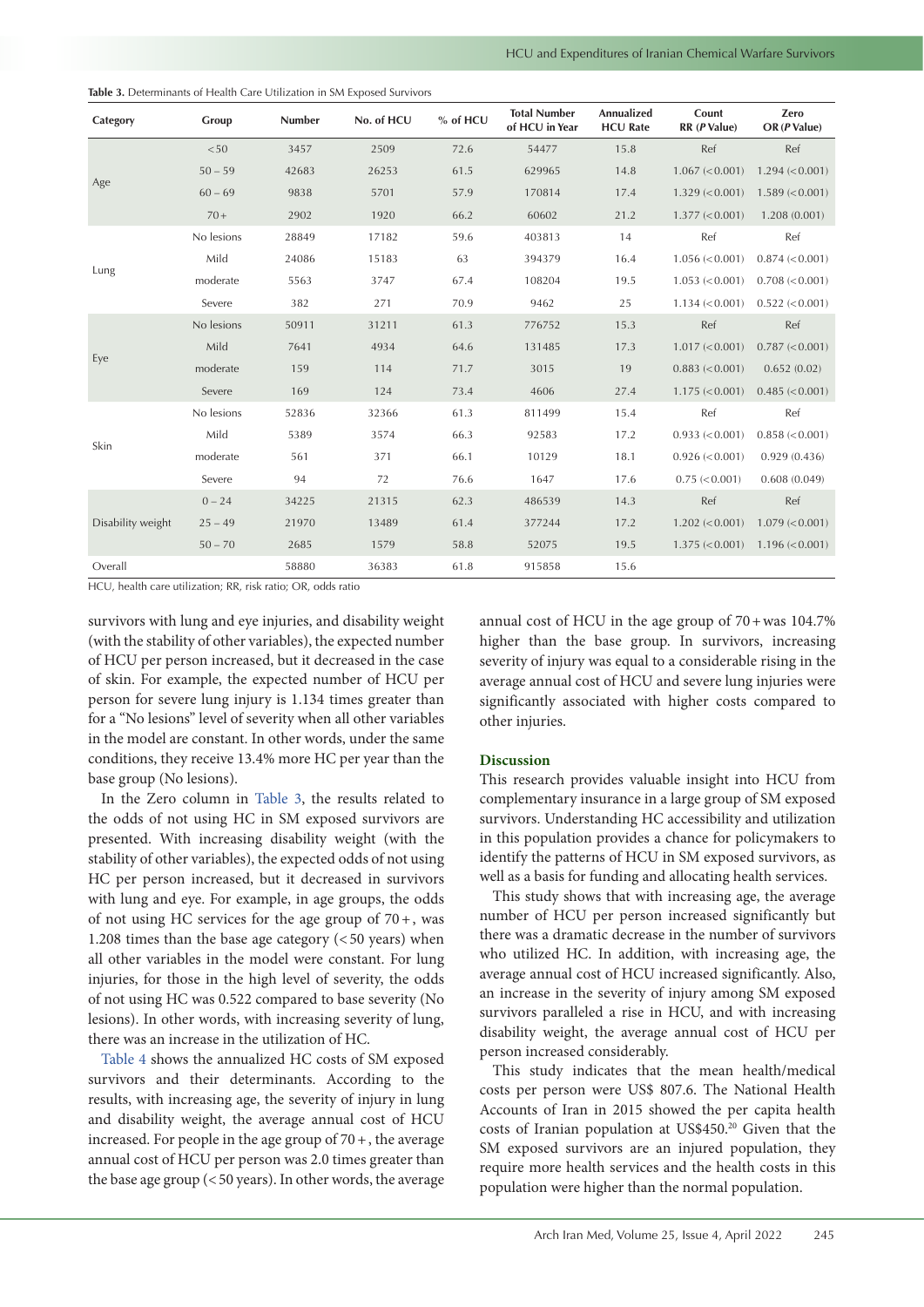<span id="page-5-0"></span>

| <b>Table 4.</b> Annualized Health Care Cost and its Determinants in SM Exposed Survivors |  |
|------------------------------------------------------------------------------------------|--|
|------------------------------------------------------------------------------------------|--|

|                   |            | Total Payment US\$ (IRR) |                 |                      |                        |                      |                                     |                          |  |  |
|-------------------|------------|--------------------------|-----------------|----------------------|------------------------|----------------------|-------------------------------------|--------------------------|--|--|
| Category          | Group      | Median                   | Q1              | Q <sub>3</sub>       | Interquartile<br>Range | Mean                 | <b>Standard</b><br><b>Deviation</b> | Coefficient<br>(P-Value) |  |  |
| Age               | $<\!50$    | 188.6 (7922672)          | 67.9 (2851071)  | 450.1<br>(18904794)  | 382.2<br>(16053723)    | 616.8<br>(25904458)  | 2417.2<br>(101524177)               | ref                      |  |  |
|                   | 50-59      | 204.5 (8589000)          | 73.7 (3096588)  | 543.6<br>(22832966)  | 469.9<br>(19736378)    | 744 (31247140)       | 2697.1<br>(113279283)               | 1.106<br>(0.003)         |  |  |
|                   | 60-69      | 308.1<br>(12941608)      | 106.6 (4478790) | 827.7<br>(34762964)  | 721.1<br>(30284174)    | 1041.6<br>(43745454) | 3728.7<br>(156607240)               | 1.588<br>(< 0.001)       |  |  |
|                   | $70+$      | 416.8<br>(17504522)      | 141.7 (5951018) | 1030.6<br>(43284029) | 888.9<br>(37333011)    | 1231.6<br>(51725297) | 3268.8<br>(137291032)               | 2.047<br>(< 0.001)       |  |  |
|                   | No lesions | 188.1 (7898578)          | 66.8 (2807200)  | 501.2<br>(21048940)  | 434.3<br>(18241740)    | 738.5<br>(31016902)  | 3263.7<br>(137074756)               | ref                      |  |  |
|                   | Mild       | 251.3<br>(10553090)      | 88.9 (3735494)  | 649.1<br>(27260961)  | 560.1<br>(23525466)    | 819.8<br>(34431604)  | 2485.7<br>(104399359)               | 1.2<br>(< 0.001)         |  |  |
| Lung              | Moderate   | 306.6<br>(12877560)      | 110.8 (4652424) | 841.5<br>(35344877)  | 730.8<br>(30692454)    | 1018.3<br>(42768265) | 2684.8<br>(112761307)               | 1.225<br>(< 0.001)       |  |  |
|                   | Severe     | 621.9<br>(26120823)      | 178.9 (7515782) | 1919.5<br>(80617302) | 1740.5<br>(73101520)   | 1587.7<br>(66681582) | 2725.9<br>(114487916)               | 1.508<br>(< 0.001)       |  |  |
|                   | No lesions | 217.8 (9149130)          | 77.7 (3264895)  | 576.8<br>(24225949)  | 499.1<br>(20961054)    | 787.1<br>(33056862)  | 2965.2<br>(124538225)               | ref                      |  |  |
|                   | Mild       | 264.6<br>(11114547)      | 92 (3863208)    | 725.2<br>(30457638)  | 633.2<br>(26594429)    | 929.2<br>(39027870)  | 2513.5<br>(105566462)               | 1.15<br>(< 0.001)        |  |  |
| Eye               | Moderate   | 243.5<br>(10227997)      | 78.3 (3288004)  | 651.2<br>(27351640)  | 572.9<br>(24063636)    | 790.4<br>(33198484)  | 1645.8<br>(69121893)                | 0.783<br>(0.103)         |  |  |
|                   | Severe     | 636.7<br>(26741123)      | 226.5 (9511590) | 1385.3<br>(58180727) | 1158.8<br>(48669137)   | 1141.5<br>(47943572) | 1434<br>(60226509)                  | 1.399<br>(0.024)         |  |  |
|                   | No lesions | 222.8 (9358224)          | 79.6 (3341158)  | 589 (24736206)       | 509.4<br>(21395048)    | 802.1<br>(33688922)  | 2946.2<br>(123740548)               | ref                      |  |  |
|                   | Mild       | 240.6<br>(10106276)      | 82.6 (3469739)  | 648.3<br>(27226827)  | 565.6<br>(23757088)    | 835.9<br>(35107809)  | 2491.7<br>(104652749)               | 0.855<br>(< 0.001)       |  |  |
| Skin              | Moderate   | 278.2<br>(11686250)      | 114.3 (4802494) | 814.5<br>(34208106)  | 700.1<br>(29405613)    | 998.5<br>(41936138)  | 2780.9<br>(116797922)               | 0.915<br>(0.29)          |  |  |
|                   | Severe     | 297.1<br>(12478934)      | 84.5 (3549497)  | 604.7<br>(25396268)  | 520.2<br>(21846772)    | 866.9<br>(36410762)  | 1836.6<br>(77138450)                | 0.735<br>(0.103)         |  |  |
| Disability weight | $0 - 24$   | 191.8 (8057162)          | 68.3 (2866875)  | 498.6<br>(20941761)  | 430.4<br>(18074886)    | 666.4<br>(27986794)  | 2460.2<br>(103326323)               | ref                      |  |  |
|                   | 25-49      | 269.2<br>(11308116)      | 97.1 (4076112)  | 716.1<br>(30075277)  | 619 (25999165)         | 936.6<br>(39338977)  | 3385.1<br>(142172611)               | 1.34<br>(< 0.001)        |  |  |
|                   | 50-70      | 465.8<br>(19565630)      | 147.2 (6182930) | 1534.9<br>(64466247) | 1387.7<br>(58283317)   | 1611.2<br>(67668702) | 3649<br>(153256355)                 | 2.081<br>(< 0.001)       |  |  |
| Overall           |            | 224.7 (9439140)          | 80 (3359367)    | 597.9<br>(25111930)  | 517.9<br>(21752563)    | 807.6<br>(33917787)  | 2901.2<br>(121852050)               |                          |  |  |

The findings demonstrated that most HCU was related to physician visits and medicines. In a study intended to investigate the utilization of HC by war survivors and its determinants, Mousavi et al showed that most HC services used were related to physician visits and medications.<sup>21</sup> Locker et al mentioned third party financing reduces financial barriers of access to healthcare services.22 It has been noted that third party financing affects the number of households' out-of-pocket payments and generally improved limited access to services; as a result, there could be an increase in the number of physicians' visits. Hobdell et al concluded that lack of insurance coverage was associated with a reduction in visits.<sup>23</sup>

[Table](#page-5-1) 5 compares HCU in SM exposed survivors with war survivors<sup>21</sup> and the Iranian general population.<sup>24,25</sup> Compared to war survivors, SM exposed survivors used a

<span id="page-5-1"></span>**Table 5.** Comparing Health Care Utilization in SM Exposed Survivors with War Victims and general Iranian Population

| <b>Annualized Health Care Utilization</b> |      |                                        |                                                                                        |  |  |  |  |
|-------------------------------------------|------|----------------------------------------|----------------------------------------------------------------------------------------|--|--|--|--|
|                                           |      | War Victims <sup>21</sup> SM Survivors | <b>General Population</b><br><b>Annualized Health Care</b><br>Utilization 2015 $24,25$ |  |  |  |  |
| Physician visit                           | 8.9  | 6.14                                   | 4.9                                                                                    |  |  |  |  |
| Medication                                | 6.6  | 6.52                                   | 3.6                                                                                    |  |  |  |  |
| Lab test                                  | 1.9  | 0.025                                  | 0.7                                                                                    |  |  |  |  |
| Imaging                                   | 0.9  | 0.67                                   | 0.4                                                                                    |  |  |  |  |
| Paraclinic                                | 2.9  | 1.06                                   | 1.0                                                                                    |  |  |  |  |
| Outpatient                                | 22.2 | 14.6                                   | 9.6                                                                                    |  |  |  |  |
| Inpatient/<br>hospitalization             | 0.79 | 0.93                                   | 0.1                                                                                    |  |  |  |  |
| <b>Total</b>                              | 22.8 | 15.6                                   | 9.7                                                                                    |  |  |  |  |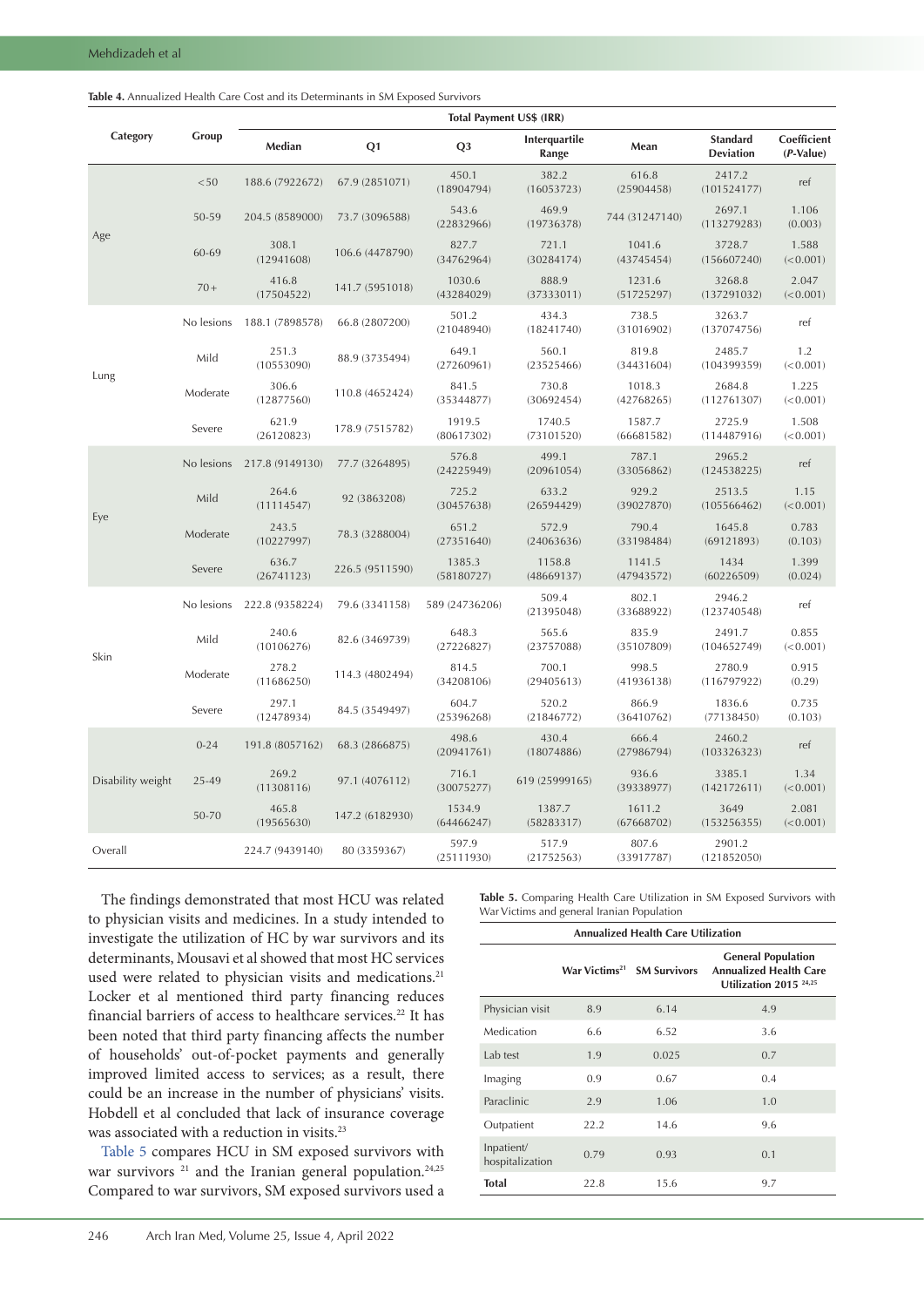lower amount of outpatient and paraclinical services and more inpatient services. In general, SM exposed survivor utilized 15.6 services per person per year, which is more than the general Iranian population and less than other war survivors. Regarding hospitalization costs, we found that the distribution of hospital costs was skewed and the standard deviation for the mean cost of hospitalization was relatively high. This trend normally happens in inpatient costs for several reasons. Usually, the majority of patients stay in hospital for a few days; but a small proportion of the patients might develop serious conditions that lead to a long hospital stay, transfer to critical care units and/or subsequent high costs. This trend usually leads to skewness in distribution of hospital costs as found in our study. Therefore, the reported results should be interpreted with caution. To address this issue, we also reported the median and interquartile range (IQR) of the inpatient costs.

However, it is necessary to mention about hospitalization costs that it is possible that a small proportion of these patients are not registered by this insurance organization; and a small proportion of the registered patients might be admitted to hospitals that are not covered by this insurance organization. Therefore, it is possible that a fraction of inpatient costs has not been registered by the insurance organization and these inpatient costs have been underestimated in our study.

The total annual number of HCU was higher in Iranian SM exposed survivors compared to the general Iranian individuals,25,26 but was lower compared with war survivors who were studied by Mousavi et al*.* 21 This may have been caused by the different context of the studies and the fact that in this study, only complementary insurance data were used and basic insurance and out-of-pocket payments were ignored. The annual rate of outpatient and inpatient HCU in our study was higher than the general Iranian population but lower compared with Mousavi et al.21 Patankar and Trivedi showed that with hospitalization in public facilities, out-of-pocket payments for COPD were up to 62.3% of annual personal income compared to 50.7% for hospitalization in private facilities.<sup>27</sup>

 The annual rate of lab tests was lower in SM exposed war survivors compared with the Iranian general population and the study of Mousavi et al*.* 21,24,25,26 The reason may be the fact that many laboratory services are covered by basic insurance and only some special and expensive lab tests are covered by complementary insurance. Although the number of laboratory services received in a year was low, the cost was pretty high. Widström and Eaton concluded that having health insurance coverage encourages people to use more and sophisticated health services, thus increasing the risk of being exposed to catastrophic health expenditure.<sup>28</sup> Considering that in this study, only complementary insurance database was studied, it is necessary to survey social insurance and out-of-pocket expenditures to gain a relatively appropriate insight about the HCU of the study population.

Among all services (without any category), the highest

expenditure was related to rehabilitation (US\$151.7), medical equipment (US\$84.5) and medicine (US\$83.3). This may be due to the fact that exposure to SM leads to chronic complications and delayed health problems<sup>29</sup>; so SM exposed survivors suffer from chronic health problems during the years after exposure and need rehabilitation services, considering the fact that most of these services are expensive. Therefore, not only can it impose catastrophic health expenditures on survivors and their family, but also impose great financial burden on the health system.

The lowest expenditure pertained to nursing (US\$5.2) and emergency services (US\$7.5). Due to the fact that MVAF pays a monthly pension for survivors under the title of home nursing expenses according to their disability weight, they seek for nursing care in few and urgent cases. It is caused by the fact that exposure to SM leads chronic disorders, so survivors may need less emergency care.

This study shows that with increasing age, the average number of HCU per person increases significantly. This is because of the fact that with increasing age, due to the accompanying of other chronic diseases as well as aging problems by chronic complications caused by exposure to SM, survivors need more HC and therefore utilize more services. Chang et al*,* aiming to determine the pattern of HCU in Taiwan's national health insurance system, reported that there is a direct correlation between age and HCU, such that individuals who were 65 and over had the highest HCU at almost 10 times more than the lowest age group.<sup>30</sup> Abera Abaerei et al showed that as age increases, the odds of HCU also increase ( $OR = 1.02$ ), i.e. for a one-year increase in age, the odds of seeking HC increase by 2%.<sup>31</sup>

However, with increasing age (with other variables kept constant), the chances of not using HC among survivors increases significantly. In other words, with increasing age, the number of those who utilized HC decreased significantly. The chances of not using HC for the age group of 70+was 1.208 times higher than the base age category (<50 years). On the other hand, with increasing age, the average annual cost of HC utilization per person increases significantly. For people in the age group of 70+, the average annual cost of HC utilization per person was significantly 2047 times higher than the base age group (<50 years). In other words, the average annual cost of HC utilization per person in the age group of  $70 +$ , was 204.7% higher than the base group. This finding could indicate that although the number of people who utilize HC decreases with age, older people receive more expensive HC. Considering that in this study, only complementary insurance services were examined, it can be concluded that the elderly mostly suffer from chronic diseases and may have used the HC that were covered by basic insurance. Therefore, in the future studies, researchers should pay attention to the patterns of HCU in basic insurance as well as out-of-pocket payments. Considering that increasing age is equal to a rise in the average annual cost of HCU per person and the high expenditure of rehabilitation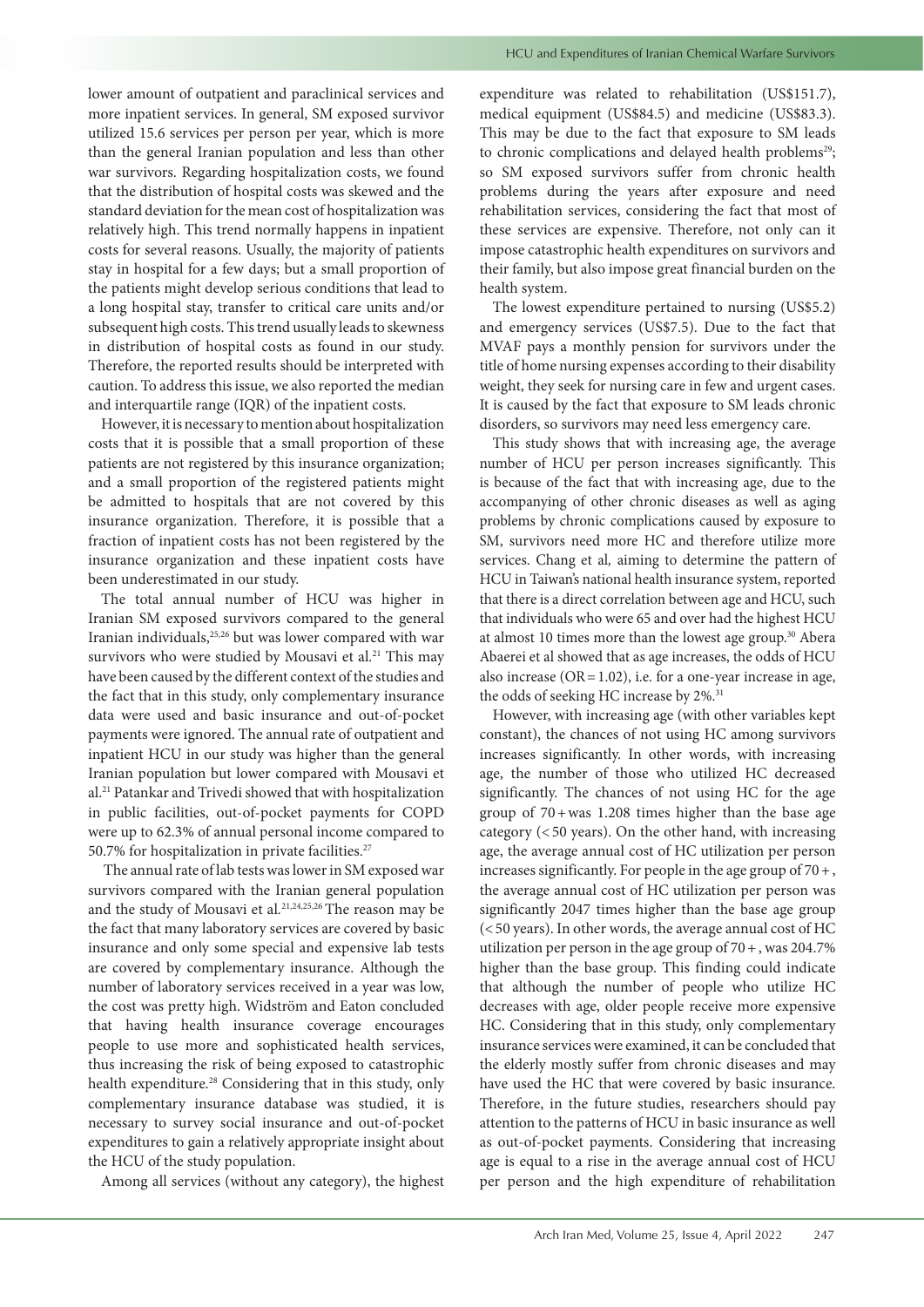services, it is of crucial importance to consider the effects of aging and HC needs in SM exposed survivors. Mousavi et al concluded that enhancing the load of rehabilitation and health planning to reduce disability in war survivors would be useful to decrease the financial burden and cost of HC.21 Therefore, in HC planning for war survivors, special attention should be paid to the effects of aging on HCU and costs, and HC needs among elderly veterans should be considered.

With increasing disability weight and also with increasing severity of injury in people with lung and eye injuries, the average number of HCU increases significantly, while for skin injuries, with increasing severity of skin injuries, the average number of HCU per person decreases considerably. Considering that SM has several consequences in various organs of the human body including chronic bronchitis and pulmonary fibrosis in the respiratory system<sup>32</sup>; dry skin, multiple cherry angiomas and hyperpigmentation in the skin<sup>33</sup> and bulbar conjunctiva and limbal tissue abnormalities in the eyes,<sup>29</sup> the pulmonary system and lungs are the major organs which are affected by the SM agent. Many of these complications, especially lung involvement, extend from acute to chronic (long-term and delayed phase).<sup>34</sup> Therefore, considering that survivors with lung disorders are more likely to suffer from chronic complications, they need more HC. On the other hand, it has been found that for survivors with severe lung injury, the average number of HCU per person per year was 1.134 times greater than those with the "No lesions" level of severity. In other words, under the same conditions, they receive 13.4% more HC per year than the base group (No lesions). These findings indicate that survivors with severe injuries need more HC. Given that according to the results of the study, about 28% of the study population had not received any HC during one year, in the future studies, the issues of access and equality in HCU should be considered.

With increasing severity of injury in the lungs, eyes and skin, the chance of not using services decreases. In other words, as the severity of the injury increases, people utilize more HC. For lung injuries, with increasing severity of lung injury, utilization of HC increases. Also, with increasing severity of injury in lung injuries and increasing disability weight, the average annual cost of HCU per person increases significantly. For lung disorders, the average annual cost of HCU rises significantly and survivors with severe lung disorders had significantly higher costs than others. The high rate of utilization of HC can be due to the need for more HC. On the other hand, people with severe injuries need long-term HC and also need a wide range of costly health services for treatment, nursing and rehabilitation. Thus, both victims of the chemical war and their families are harmed because of the long-term caregiving that is too expensive.

The Iranian total health expenditure and the governmental health expenditure (GHE) were about 1 629 000 000 IR million Rials and 415 000 000 IR million Rials in 2018, respectively<sup>35</sup>; therefore, the healthcare costs of the chemical survivors exposed to mustard gas (1 234 030 854 000 IR Rials), from complementary health insurance were estimated at about 0.1% of total health expenditure and 0.3%of governmental health expenditure.

In conclusion, years after exposure to chemical warfare, the age of war survivors has increased and therefore this population is facing health problems caused by advanced aging. As a result, the health system may face an increase in the health expenditure because of aging in this large population. Therefore, health policy makers and managers should pay special attention to the effects of aging, health needs and HC costs of elderly SM exposed survivors who are suffering from chronic health problem during the years after exposure and need rehabilitation services, considering the fact that most of these services are expensive. Therefore, it can impose catastrophic health expenditure on survivors and their families, as well as a great financial burden on the health system.

According to the results of the study, about 28% of SM exposed survivors had not received any HC during one year, in the future studies, the issues of access and equality in HCU should be considered.

#### *Limitations and Strangeness*

The current study suffers from some limitations. Health care utilization and expenditure were estimated using complementary insurance only and basic insurance data and out-of-pocket payments were not studied. It is plausible that at least some survivors received health care services outside complementary insurance.

Only a few researches have been carried out on HCU behavior and access to health-care in war survivors. The main strength of the present research is that it evaluates HCU and expenditures in a very large population-based study. Another limitation of this study is the exchange rate fluctuations and the need to pay attention to it in costs.

Another limitation of this study is the inflation with exchange rate fluctuations and the need to pay attention to it in costs.

#### **Acknowledgment:**

This research has been done by support of Vice Presidency for Science and Technology of Islamic Republic of Iran.

#### **Authors' Contribution**

PM conducted data collection and initial analysis and drafted the manuscript, conceived, designed and supervised the study and edited the manuscript. MG, AAS and AD provided experts' opinion and commented on intellectual development of manuscript and contributed in drafting tables and data analysis. All authors read and approved the final draft.

#### **Conflict of Interest Disclosures**

No conflicts of interest to report.

#### **Ethical Statement**

Not applicable.

#### **References**

1. Murray CJ, King G, Lopez AD, Tomijima N, Krug EG. Armed conflict as a public health problem. BMJ. 2002;324(7333):346-